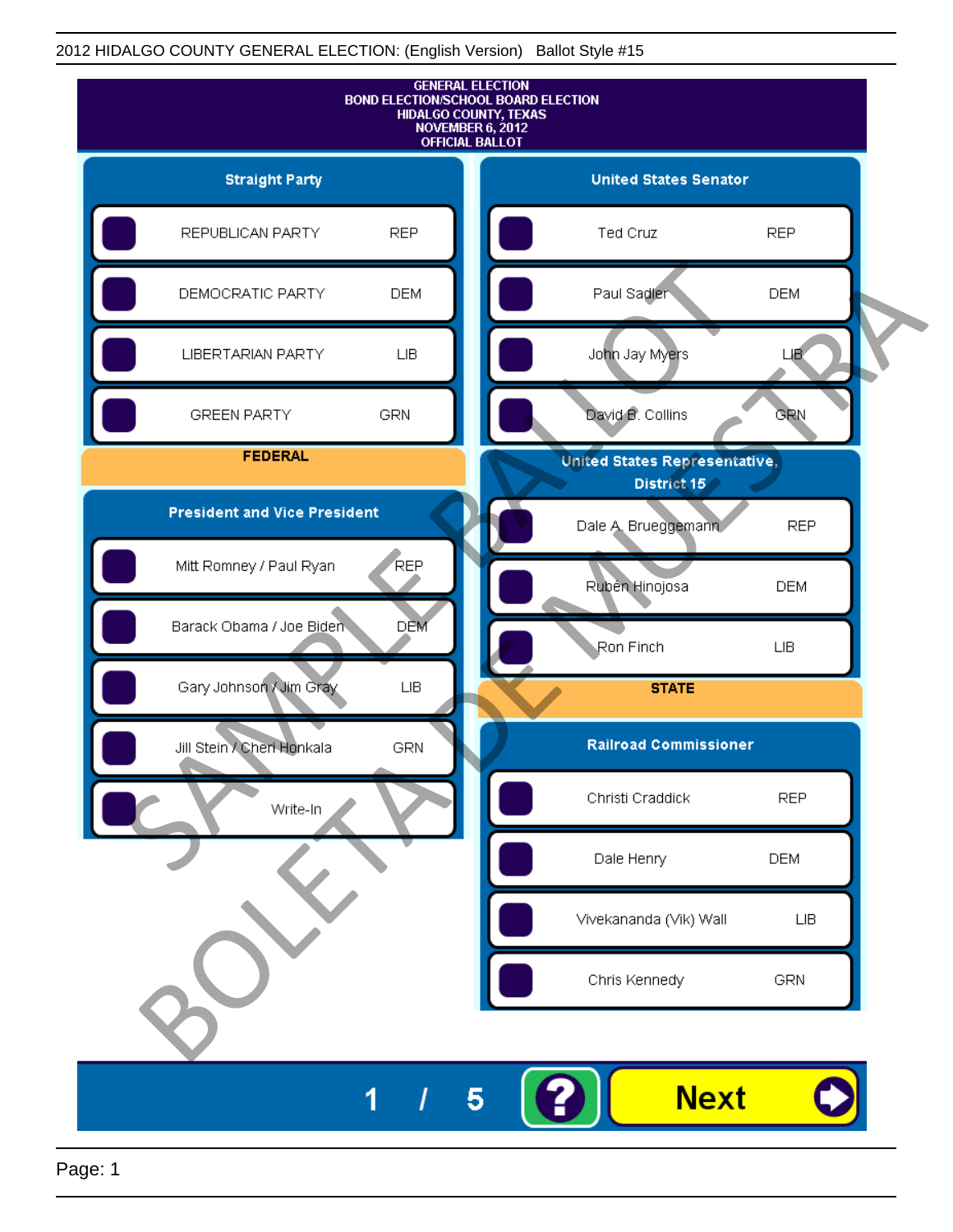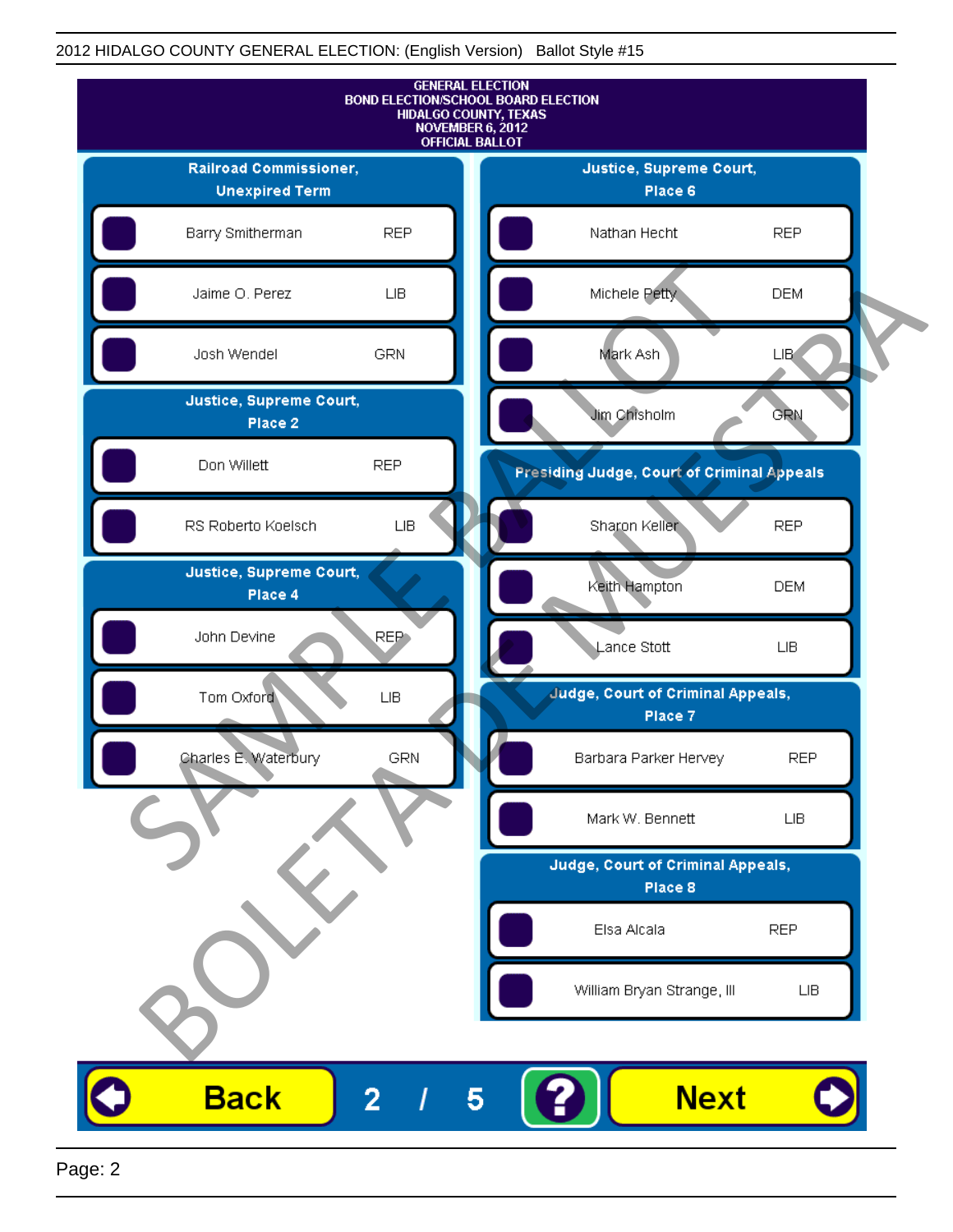

Page: 3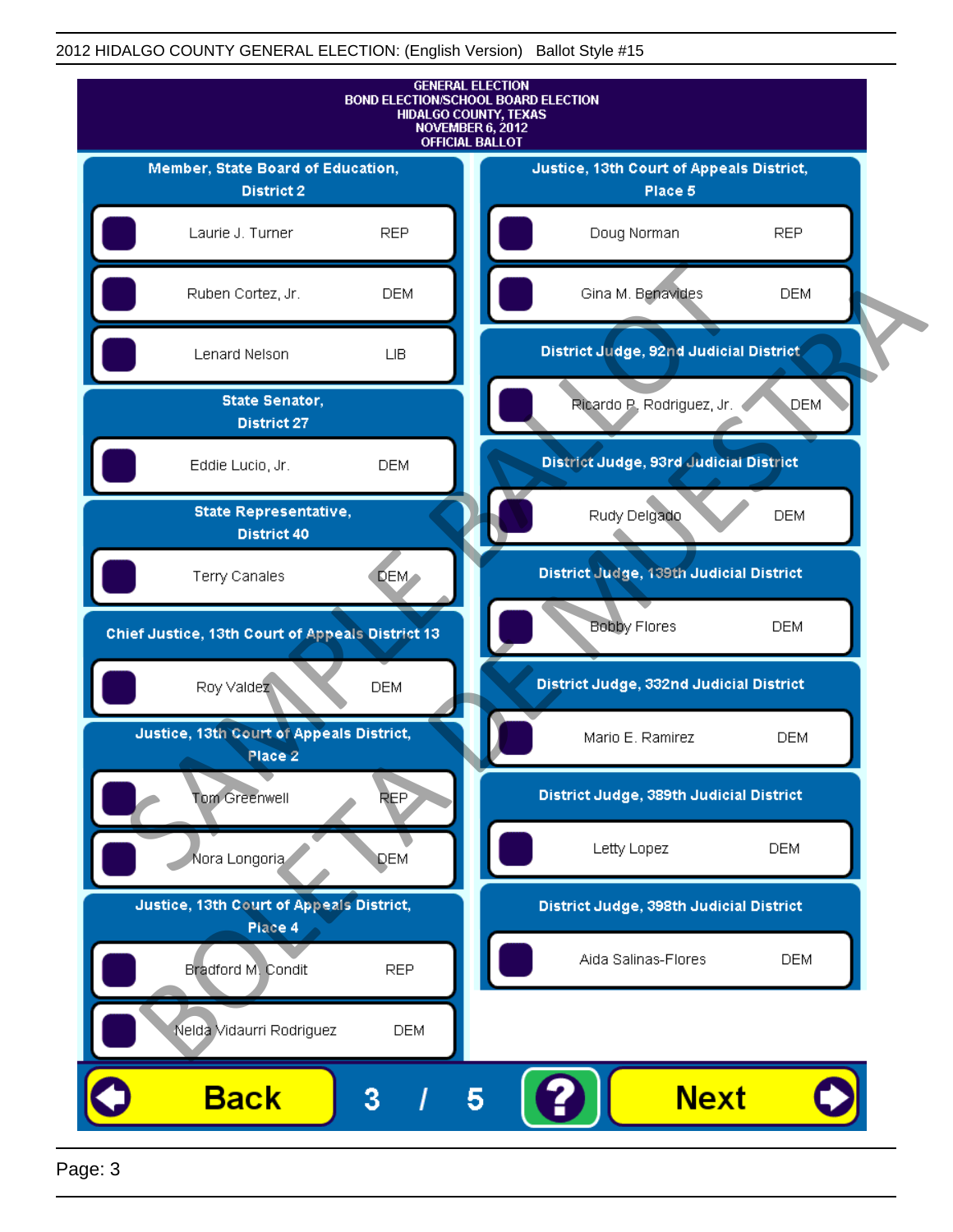| <b>GENERAL ELECTION</b><br><b>BOND ELECTION/SCHOOL BOARD ELECTION</b><br>HIDALGO COUNTY, TEXAS<br>NOVEMBER 6, 2012<br><b>OFFICIAL BALLOT</b>    |              |                                                             |
|-------------------------------------------------------------------------------------------------------------------------------------------------|--------------|-------------------------------------------------------------|
| District Judge, 430th Judicial District                                                                                                         |              | EDINBURG CONSOLIDATED INDEPENDENT SCHOOL<br><b>DISTRICT</b> |
| Israel Ramon, Jr.                                                                                                                               | <b>DEM</b>   | FOR SCHOOL BOARD TRUSTEE,<br>Place 4                        |
| District Judge, 449th Judicial District                                                                                                         |              | Alex Rios                                                   |
| Jesse Contreras                                                                                                                                 | <b>DEM</b>   | Robert Peña Jr.                                             |
| <b>COUNTY</b>                                                                                                                                   |              | Irma Salazar Peña                                           |
| <b>Sheriff</b>                                                                                                                                  |              | Alfredo Salinas                                             |
| Robert Caples                                                                                                                                   | <b>REP</b>   | FOR SCHOOL BOARD TRUSTEE,<br>Place 6                        |
| Guadalupe "Lupe" Trevino                                                                                                                        | <b>J</b> DEM | Xavier Salinas                                              |
| HIDALGO COUNTY DRAINAGE DISTRICT NUMBER ONE                                                                                                     |              | Carmen Gonzalez                                             |
| <b>BOND ELECTION</b>                                                                                                                            |              | FOR SCHOOL BOARD TRUSTEE,                                   |
| THE ISSUANCE OF \$184,000,000.00 IN BONDS AND THE<br>LEVYING OF THE TAX IN PAYMENT THEREOF FOR<br>IMPROVEMENTS TO THE DRAINAGE DISTRICT'S STORM |              | Place 7<br>Jaime Solis                                      |
| <b>DRAINAGE SYSTEM?</b>                                                                                                                         |              |                                                             |
| FOR                                                                                                                                             |              | Ciro Trevino                                                |
| <b>AGAINST</b>                                                                                                                                  |              |                                                             |
|                                                                                                                                                 |              |                                                             |
|                                                                                                                                                 |              |                                                             |
|                                                                                                                                                 |              |                                                             |
| <b>Back</b>                                                                                                                                     | 4            | <b>Next</b><br>5                                            |
|                                                                                                                                                 |              |                                                             |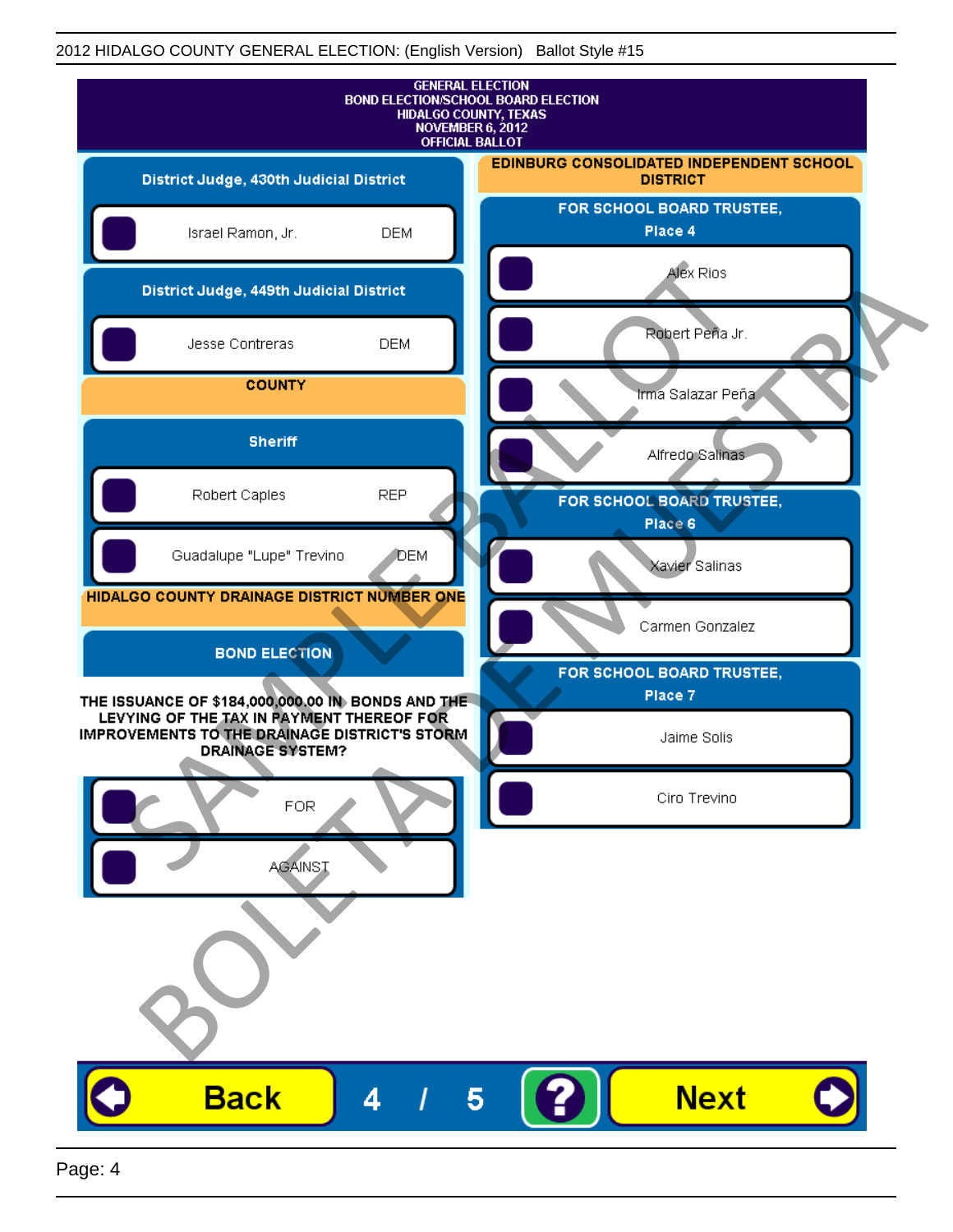# **GENERAL ELECTION** BOND ELECTIONSCHOOL BOARD ELECTION<br>HIDALGO COUNTY, TEXAS<br>NOVEMBER 6, 2012<br>OFFICIAL BALLOT

Review

#### UNOPPOSED CANDIDATES DECLARED ELECTED

Judge, County Court at Law No. 7 Sergio Valdez (DEM)

County Tax Assessor-Collector

Frame The Passe, Precinct No. 1<br>
County Commissioner, Precinct No. 1<br>
SC. Cutellar Jr. (DEM)<br>
County Commissioner, Precinct No. 2<br>
Ulastice of the Peace, Precinct No. 2<br>
Ulastice of the Peace, Precinct No. 2<br>
Robert M. "Bl County Commissioner, Precinat No. 1<br>
A County Commissioner, Precinat No. 3<br>
Use of the Peace, Precinat No. 3<br>
Use of the Peace, Precinat No. 1<br>
There is a precinc No. 2<br>
There is a precinc No. 2<br>
There is a precinc No. 2<br>

**Back** 

5

5

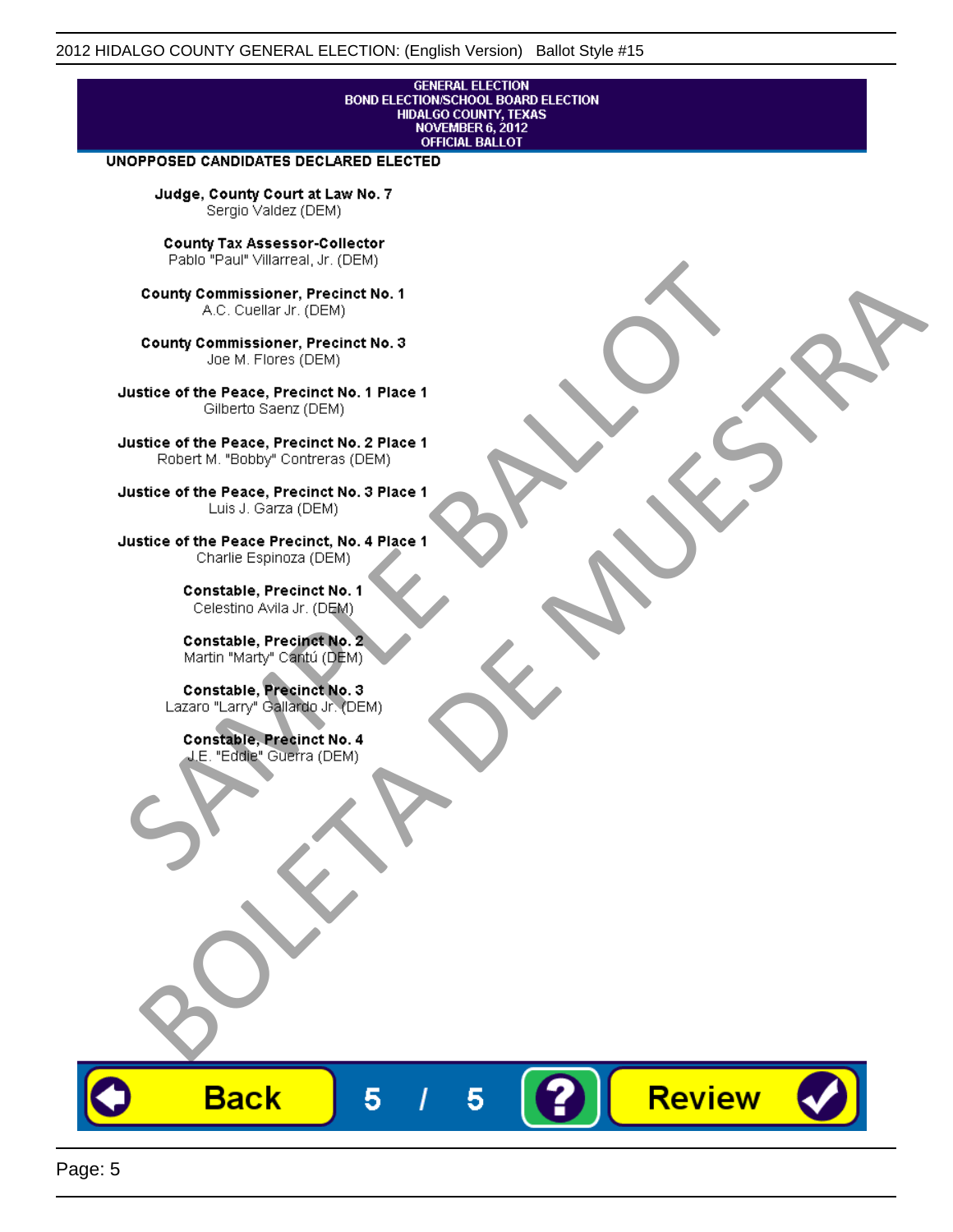## **Summary Ballot Instructions**

Press the candidate name or contest title to return to a contest.

Vote button will light up when

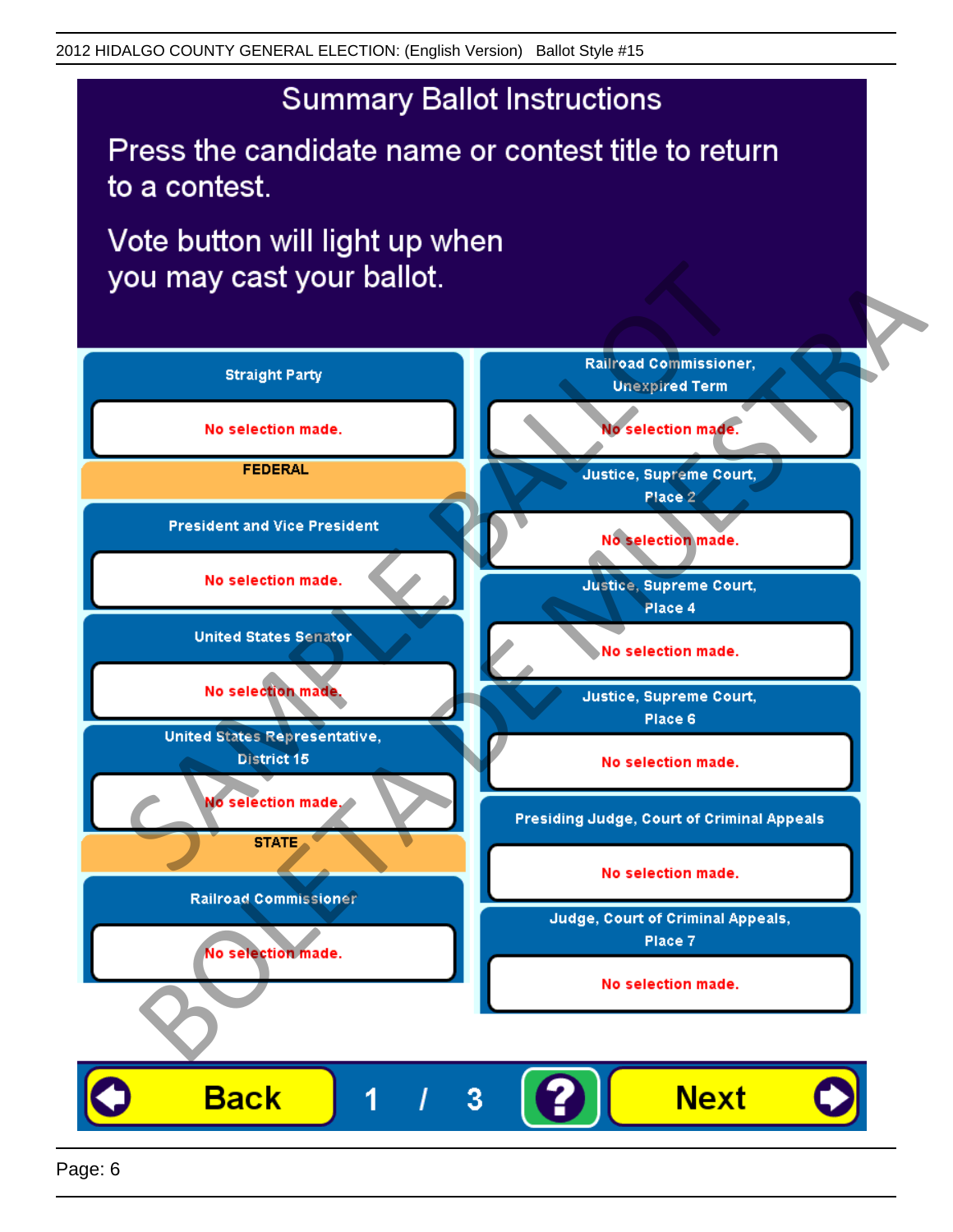## **Summary Ballot Instructions**

Press the candidate name or contest title to return to a contest.

Vote button will light up when